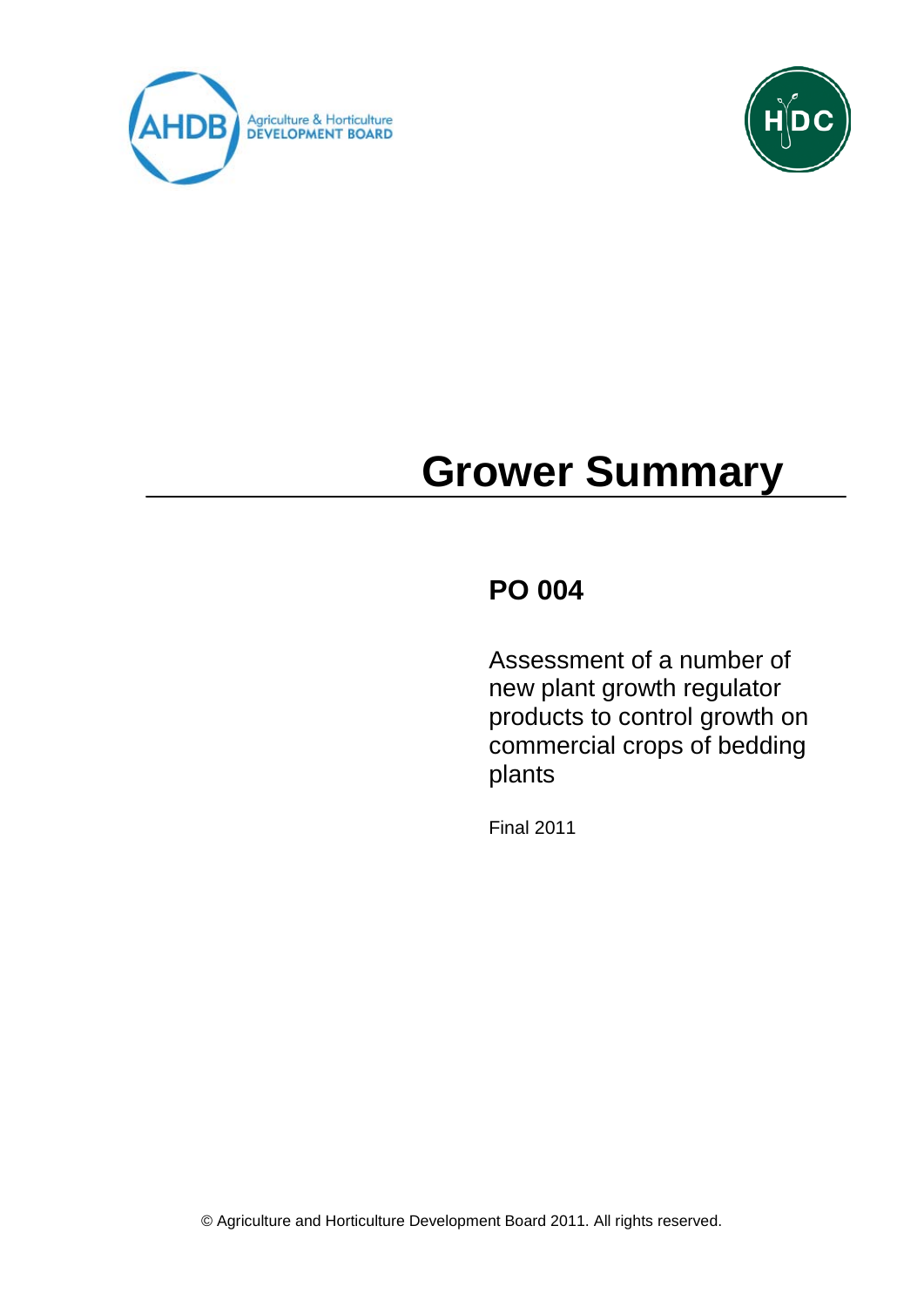#### **Disclaimer**

*AHDB, operating through its HDC division seeks to ensure that the information contained within this document is accurate at the time of printing. No warranty is given in respect thereof and, to the maximum extent permitted by law the Agriculture and Horticulture Development Board accepts no liability for loss, damage or injury howsoever caused (including that caused by negligence) or suffered directly or indirectly in relation to information and opinions contained in or omitted from this document.* 

*No part of this publication may be reproduced in any material form (including by photocopy or storage in any medium by electronic means) or any copy or adaptation stored, published or distributed (by physical, electronic or other means) without the prior permission in writing of the Agriculture and Horticulture Development Board, other than by reproduction in an unmodified form for the sole purpose of use as an information resource when the Agriculture and Horticulture Development Board or HDC is clearly acknowledged as the source, or in accordance with the provisions of the Copyright, Designs and Patents Act 1988. All rights reserved.* 

*AHDB (logo) is a registered trademark of the Agriculture and Horticulture Development Board. HDC is a registered trademark of the Agriculture and Horticulture Development Board, for use by its HDC division. All other trademarks, logos and brand names contained in this publication are the trademarks of their respective holders. No rights are granted without the prior written permission of the relevant owners.*

The results and conclusions in this report may be based on an investigation conducted over one year. Therefore, care must be taken with the interpretation of the results.

#### **Use of pesticides**

Only officially approved pesticides may be used in the UK. Approvals are normally granted only in relation to individual products and for specified uses. It is an offence to use non-approved products or to use approved products in a manner that does not comply with the statutory conditions of use, except where the crop or situation is the subject of an off-label extension of use.

Before using all pesticides check the approval status and conditions of use.

Read the label before use: use pesticides safely.

#### **Further information**

If you would like a copy of the full report, please email the HDC office (hdc@hdc.ahdb.org.uk), quoting your HDC number, alternatively contact the HDC at the address below.

HDC Stoneleigh Park Kenilworth **Warwickshire** CV8 2TL

Tel – 0247 669 2051 HDC is a division of the Agriculture and Horticulture Development Board.

© Agriculture and Horticulture Development Board 2011. All rights reserved.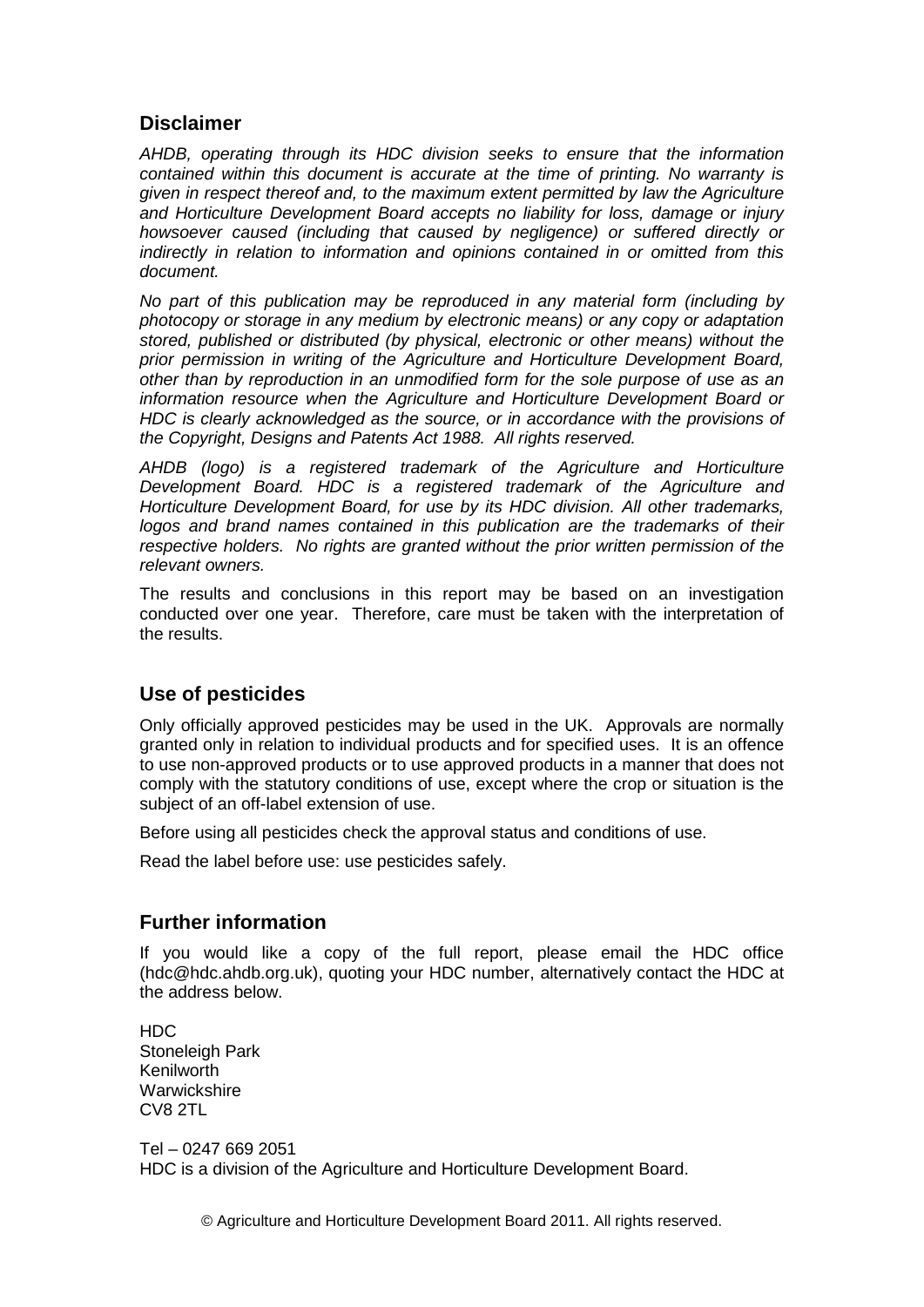| <b>Project Number:</b>          | PO 004                                                                                                                      |
|---------------------------------|-----------------------------------------------------------------------------------------------------------------------------|
| <b>Project Title:</b>           | Assessment of a number of new plant growth regulator<br>products to control growth on commercial crops of<br>bedding plants |
| <b>Project Leader:</b>          | Wayne Brough                                                                                                                |
| <b>Contractor:</b>              | <b>ADAS</b>                                                                                                                 |
| <b>Industry Representative:</b> | Mike Smith, WD Smith and Son                                                                                                |
| <b>Report:</b>                  | <b>Final Report</b>                                                                                                         |
| <b>Publication Date:</b>        | 17 August 2011                                                                                                              |
| Previous report/(s):            | <b>None</b>                                                                                                                 |
| <b>Start Date:</b>              | 1 March 2010                                                                                                                |
| <b>End Date:</b>                | 31 August 2010                                                                                                              |
| <b>Project Cost:</b>            | £14,924                                                                                                                     |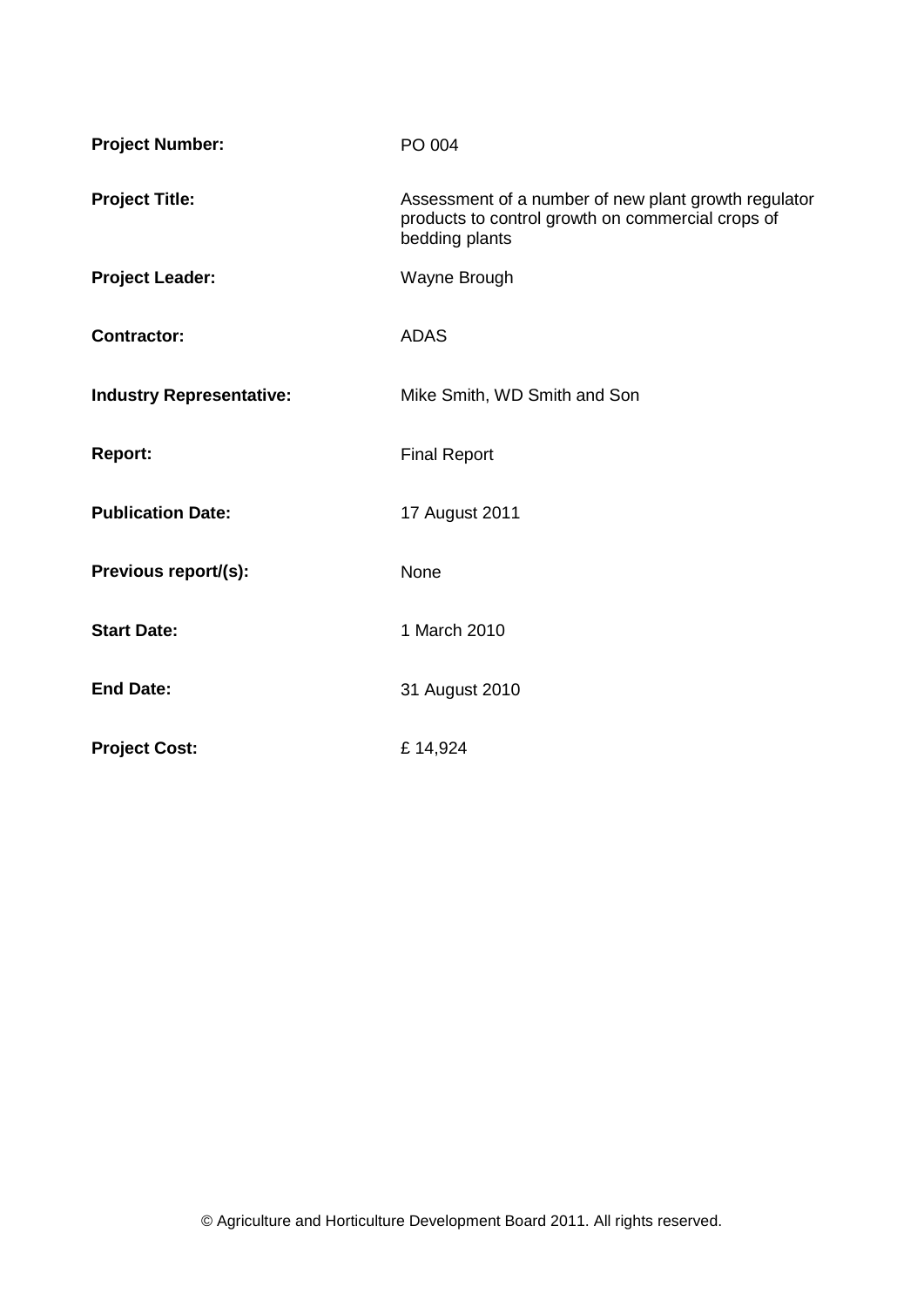#### **Headline**

- Regalis and Cerone have potential for growth control on bedding plant species.
- Care should be taken when applying Regalis to avoid flower petal bleach, earlier applications of the product may limit the degree of bleaching.
- Consider the potential impact of Bumper 250 EC on the growth of plants, and the phytotoxic damage it can cause, when integrating fungicides and growth regulators in a spray programme.

#### **Background and expected deliverables**

Currently there are three main chemical plant growth regulator active ingredients used within the bedding plant sector – chlormequat, daminozide and paclobutrazol. In terms of efficacy, paclobutrazol is the most effective of the three active ingredients on the majority of plant species grown. However, there is a potential future complication in that some triazole pesticides (including paclobutrazol) could be classified as endocrine disruptors when the methodology is available to determine this, so its long term future is not yet totally secure.

There have been recent issues with products containing daminozide with regards to having a stipulated re-entry period which had potential to make their use impractical for some short term protected crops like bedding plants. Thankfully this has been resolved but this does underline the vulnerability of the products currently used in the commercial production of ornamental crops.

Prohexadione-calcium (Regalis) has potential as an alternative growth regulator, being in the same chemical group as daminozide; it already possesses a Specific Off-Label Approval (SOLA 2866/2008) for use on outdoor nursery stock (which expires 31 December 2011). Limited trials work has been undertaken by BASF on a number of bedding plant species. Trials have indicated that the product works well on some species, resulting in compact growth. However, the work also highlighted that the product impacts on anthocyanin formation in certain species, giving rise to a flower petal bleach. If the effects of Regalis on flower colour could be minimised then it could prove to be a useful alternative chemical plant growth regulator for use on

© Agriculture and Horticulture Development Board 2011. All rights reserved.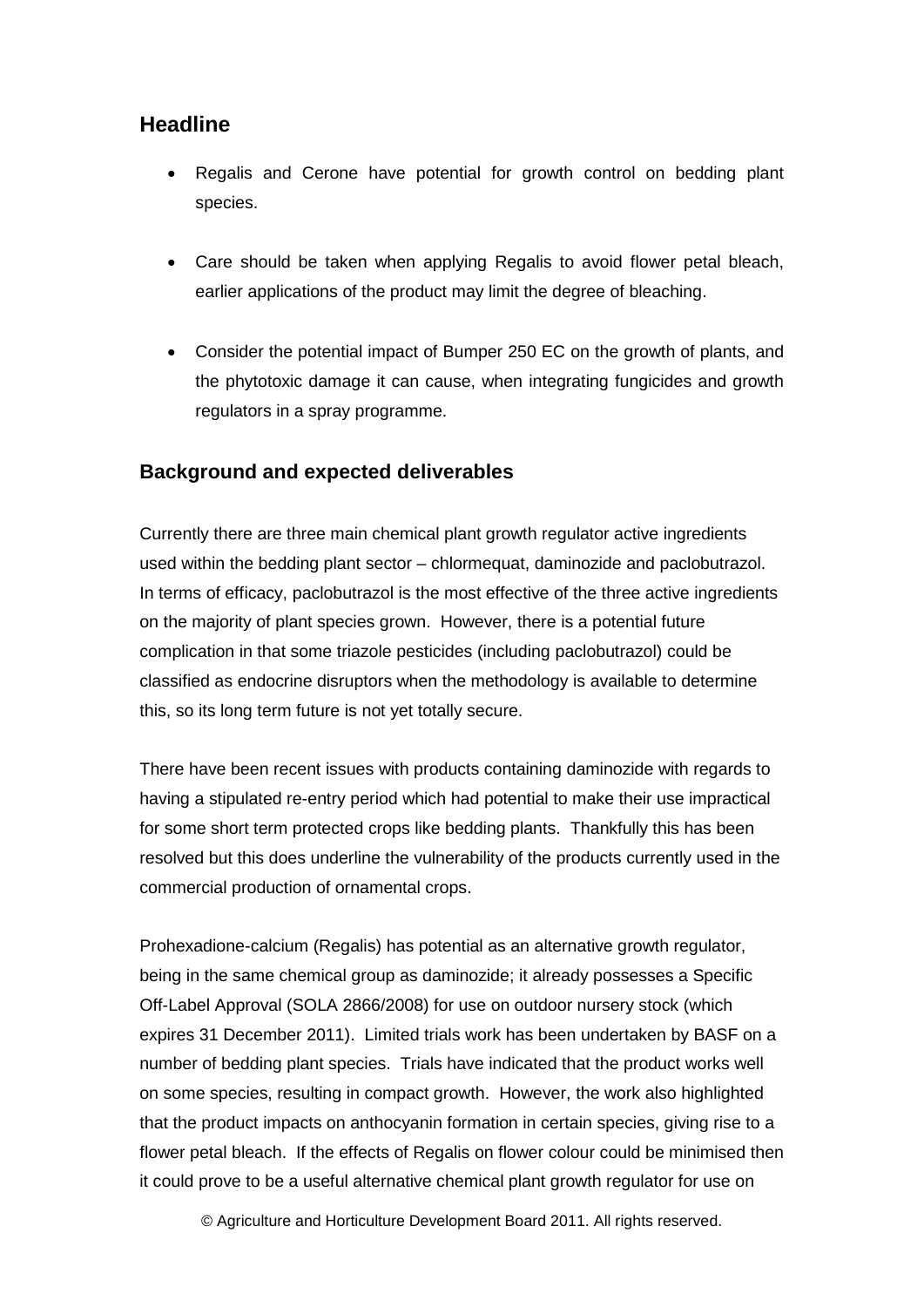bedding plant subjects.

Trinexapac-ethyl is a growth regulator used to control stem height and lodging in cereals and is also related to prohexadione-calcium. The active ingredient is sold as Moddus by Syngenta. There has been limited work undertaken with this product on protected ornamental crops, but like Regalis it has the potential to be a useful alternative growth regulator product.

2-chloroethylphosphonic acid possesses a SOLA (2743/2010) for use in ornamental plant production (with extra specific crop information in the advisory information section of the SOLA). The product is sold as Cerone by Bayer CropScience Limited, although it was previously marketed as Ethrel C (by Hortichem, now Certis). Its primary label use on bedding plant crops was to increase side branching in geranium crops.

The overall commercial objective of the project was to trial Regalis, Cerone and Moddus against a standard chemical growth regulator products currently used within the industry (Bonzi) and an untreated control. Additionally, two triazole fungicides (propiconazole (Bumper 250 EC) and myclobutanil (Systhane 20 EW)) were included in the trial to examine the potential effects of these products on plant growth. The aim was to show that some triazole fungicides, when applied for disease control, need to be taken into consideration within any growth control plan to avoid excessive growth control.

#### **Summary of the project and main conclusions**

In the first phase of this project, a review was undertaken of products with potential to expand the range currently available to UK growers for plant growth regulation. A summary of this review is detailed as Appendix 1 of the main project report. Chemicals deemed to have greatest promise were then evaluated in trials on a commercial nursery (W D Smith and Son, Battlesbridge, Essex). These trials were carried out between May and June 2010 on replicated blocks of plants separated from commercial crop but grown to the same management regime (other than the application of plant growth regulators).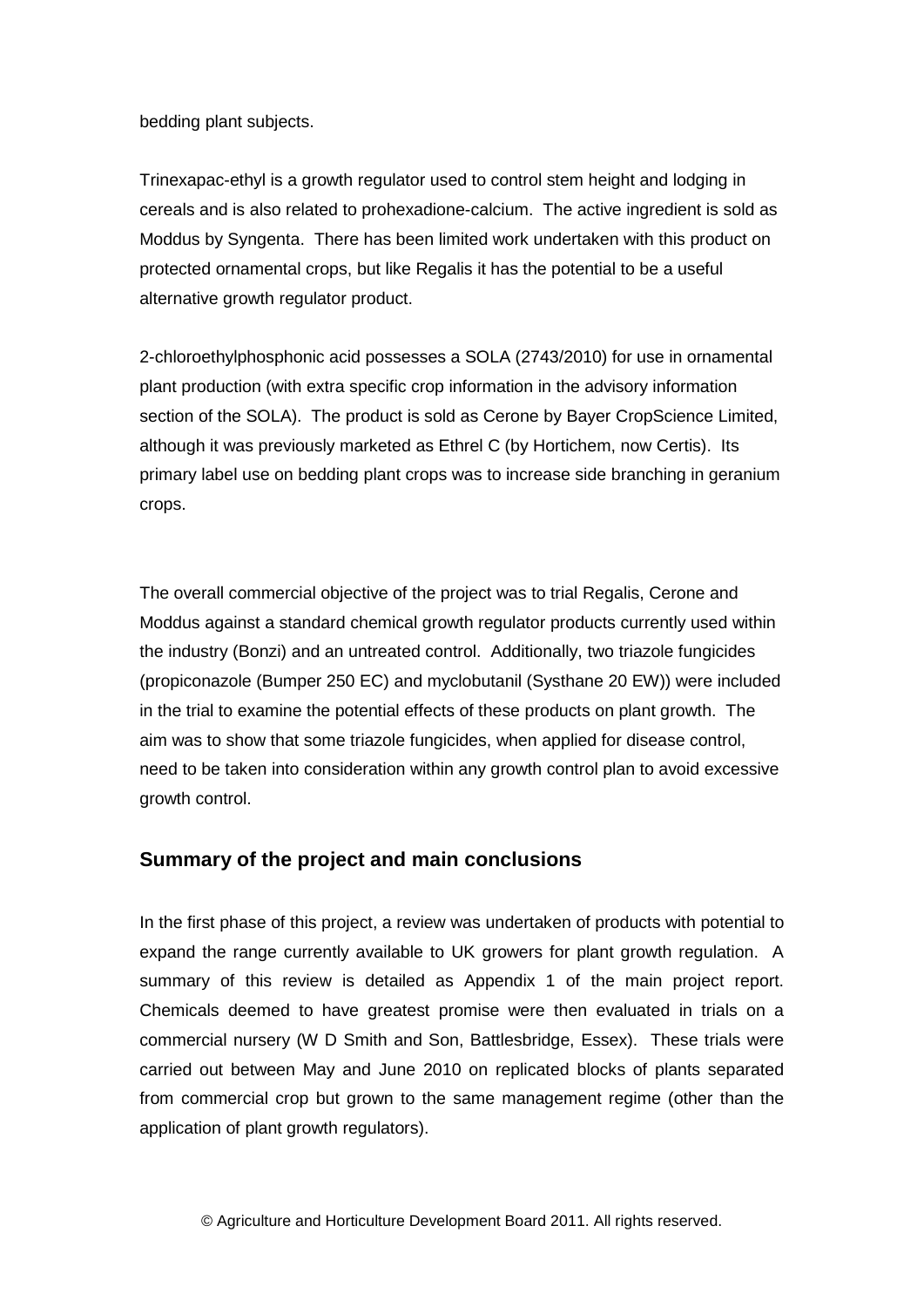Eleven different bedding plant species were evaluated including the cutting raised subjects: Dahlia 'Gallery – Renoir Pink', Fuchsia 'Mojo – Deep Cerise and Pastel Violet', Surfinia 'Classic Vanilla' and Verbena 'Tamari Trailing Blue'; and the seed raised subjects: Begonia semperflorens 'Big', Dianthus 'Select – Whitefire', Geranium ' Black Velvet – Scarlet', Impatiens 'Envoy - White', Marigold 'Dorango -Tangerine', Petunia multiflora 'Dreams Blue' and Salvia 'Mohave'.

The cutting material was purchased from specialist suppliers; and the remaining plants were raised from seed on site into a range of appropriate plug tray sizes. A peat / bark growing media with base fertiliser and controlled release fertiliser was used as the potting media at transplanting. All the species were transplanted into 1 litre pots and placed down on mobile benching covered with perforated film and capillary matting. The plants were watered overhead by hand throughout the trial and treated for pest / disease as required.

| <b>Treatment</b> | <b>Product and application method</b> | Rate                     |
|------------------|---------------------------------------|--------------------------|
| A                | Untreated control                     |                          |
| B                | Bonzi x 2 sprays                      | 1.25 ml / litre of water |
| $\mathsf{C}$     | Regalis x 1 spray                     | 1.25 g / litre of water  |
| D                | Regalis x 2 sprays                    | 1.25 g / litre of water  |
| E                | Regalis x 1 drench                    | 1.25 g / litre of water  |
| F                | Cerone x 1 spray                      | 1.0 ml / litre of water  |
| G                | Moddus x 2 sprays                     | 0.4ml / litre of water   |
| H                | Bumper 250 EC x 2 sprays              | 0.4 ml /litre of water   |
|                  | Systhane 20 EW x 2 sprays             | 0.3 ml / litre of water  |

The table below summarises the treatments applied:

*Note that the triazole fungicide products were not applied specifically as chemical plant growth regulator products; they were included in the trial to demonstrate any issues when such products are used for disease control on bedding plants.*

The spray treatments were applied in approximately 1,000 litres of water per hectare via a small pump action hand held sprayer (to the point of run-off from the foliage). The drench treatment was applied at 75 ml of solution per litre pot via a watering can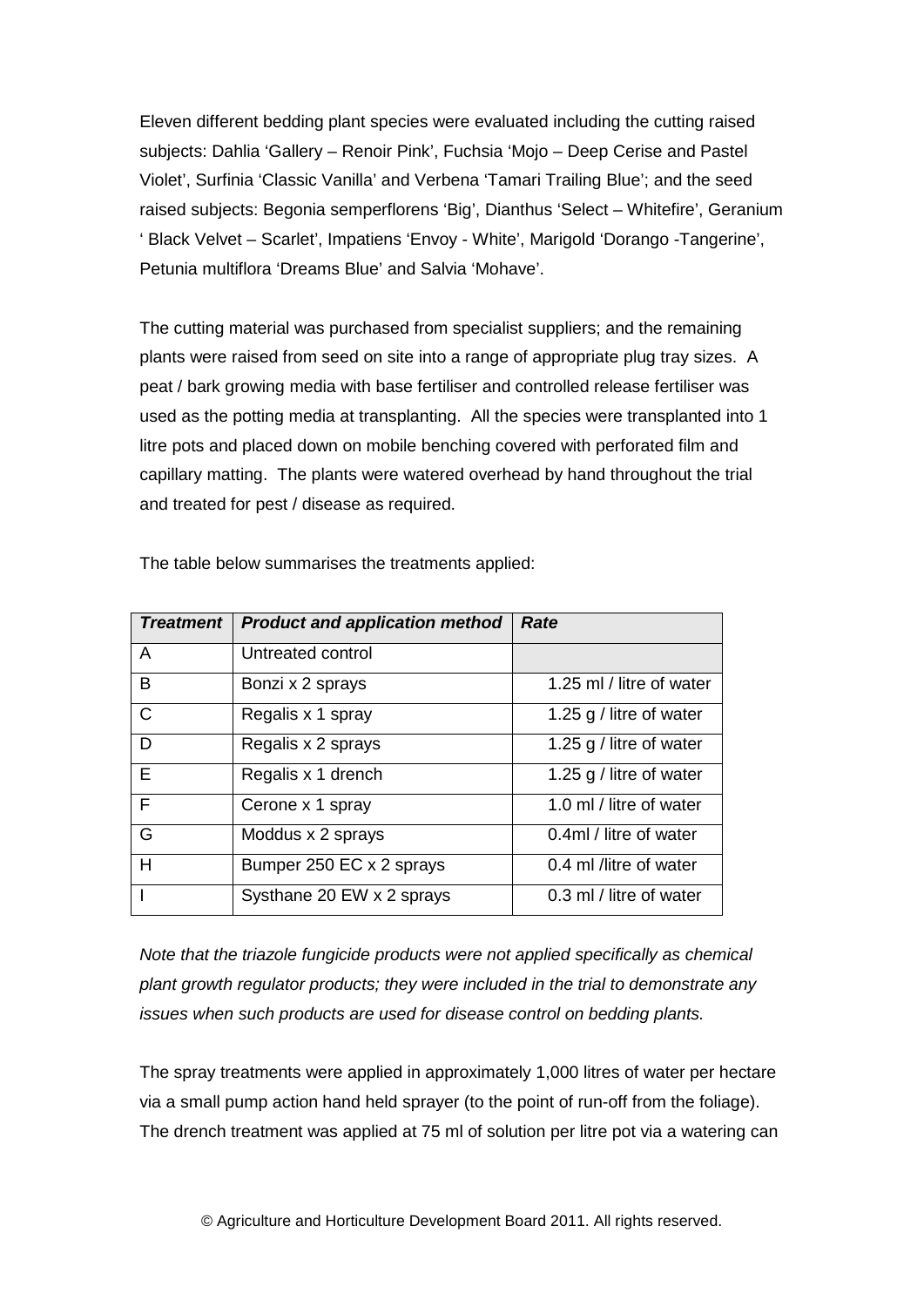and washed off the foliage afterwards. All applications were made in the late afternoon / early evening.

Plant height or width as appropriate was recorded to monitor change in plant growth over time in comparison with the untreated control and the Bonzi treatment included as a reference to standard commercial practice. Notes of any phytotoxic damage and time to flower were also recorded.

Good levels of growth control were achieved with **Regalis,** although flower petal bleaching occurred on some plant species. It may be that earlier applications of the product (soon after transplanting, or even at the plug stage, though this will require further examination) may be a suitable method of reducing the unwanted side effect. The symptoms recorded in the trial were less than those recorded in other trials undertaken by BASF and symptoms were totally avoided in the case of petunia multiflora 'Dreams Blue'. The drench treatment and two-spray treatments were generally more effective than a single spray treatment. An extension to the SOLA to include protected ornamental crops would be a useful addition.

**Cerone** was very effective with a number of the plant species but may prove excessive with some species, such as dahlia (see image on next page). As a result of its mode of action (it breaks down within the plant to release ethylene gas) it appeared to delay flowering with several species, by 10 days in verbena, 4 days in dahlia and 2 days in fuchsia. Such a relatively severe delay with verbena may be due to the product getting into the growing medium at the point of application (the plants were relatively small at treatment) exacerbating its effect on the plant. The continuation of the SOLA provides a potentially useful alternative product to growers.

**Moddus** was the least effective at controlling growth and caused more petal bleach (see image on next page) than Regalis (to which it is chemically related). As a standalone product it has limited potential use for growth control in bedding plants.

The results from the trial also indicate that some triazole fungicides used for disease control should be applied with care, although they don't all impact on plant growth to the same level. The application of **Bumper 250 EC** for rust control on bedding and pot plants (under SOLA 0707/2009) for example could potentially result in a severe check to growth and even phytotoxic damage to flowers and growing points (see images on next page). **Systhane 20 EW** on the other hand had very little impact on

© Agriculture and Horticulture Development Board 2011. All rights reserved.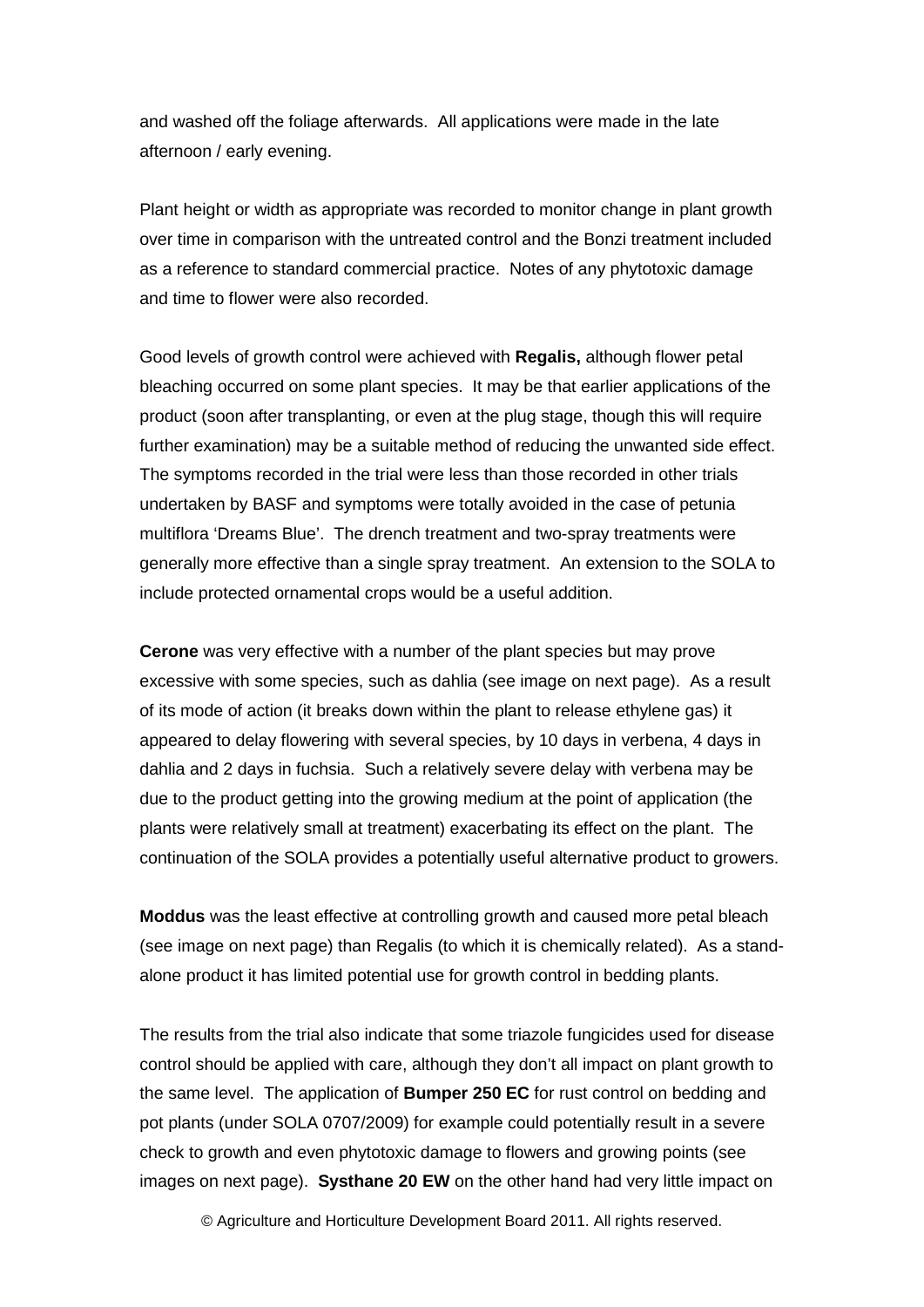plant growth and produced no phytotoxic damage to the plant species examined in the trial.

An overview of the effects of each treatment is included in the following tables. Overall it was clear that the chemical applied, the application method and frequency as well as the species treated will all impact the results achieved. The data from this trial provides some overall guidance but it is important for growers to carry out their own small scale trials before applying any of the treatments tested here to large scale areas of commercial production.

#### **Phytotoxic symptoms noted during the trial**



Begonia – flower distortion in response to applications of Bumper 250 EC

Fuchsia – growing point hardening in response to applications of Bumper 250 EC



Dahlia – flower stem shortening in response to applications of Cerone



Verbena – untreated v Moddus sprays (right), giving rise to petal bleach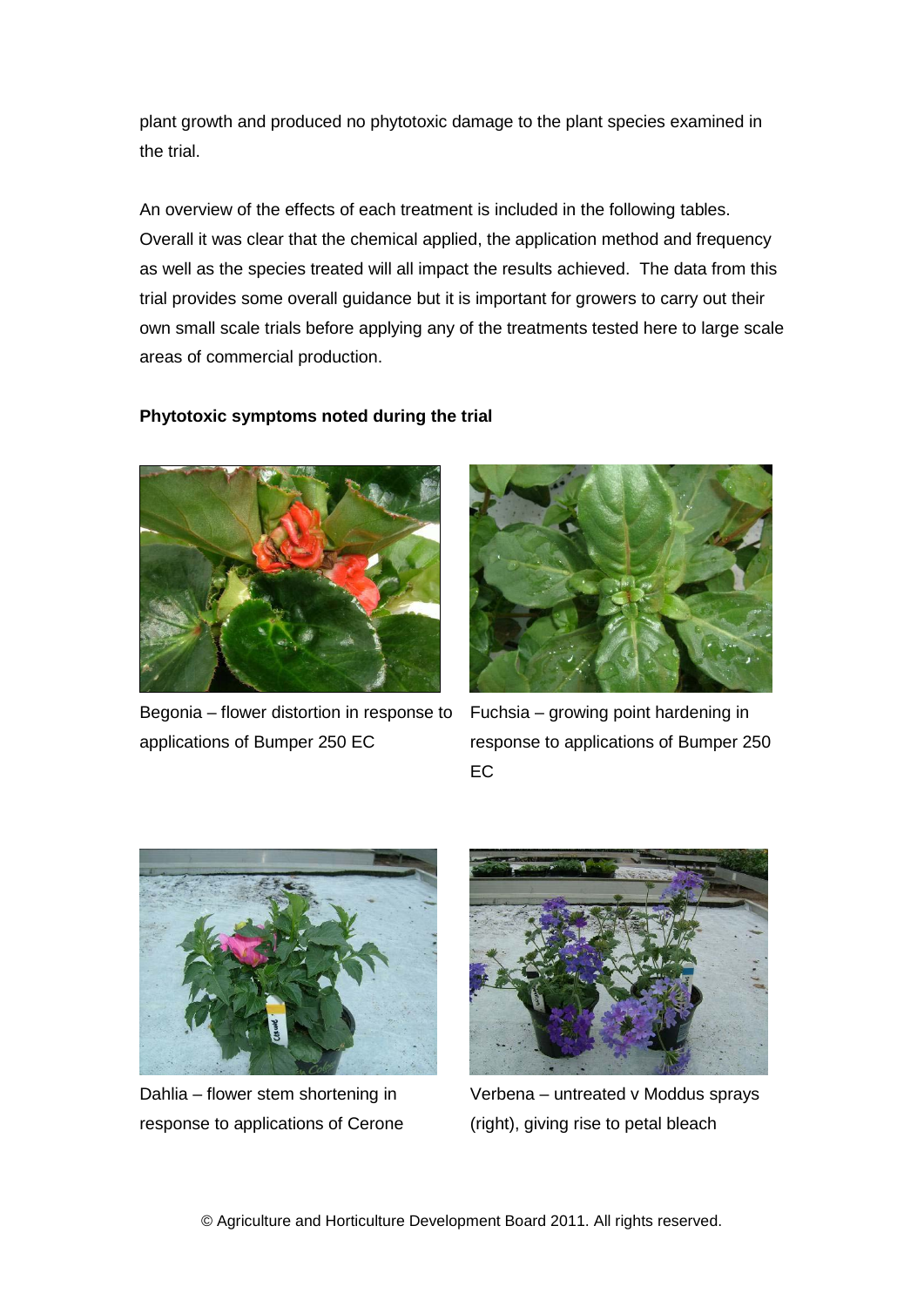*Summary of response to growth regulators and two fungicides by plant species*

| <b>Species</b>                                              | <b>Bonzi</b>                                                                                                                                                                                                            | <b>Regalis</b>                                                                                                                                                                                                                                                                                                    | <b>Cerone</b>                                                                                                                                                                        | <b>Moddus</b>                                                                                                         | <b>Bumper 250 EC</b>                                                                                                                | <b>Systhane 20 EW</b>                       |
|-------------------------------------------------------------|-------------------------------------------------------------------------------------------------------------------------------------------------------------------------------------------------------------------------|-------------------------------------------------------------------------------------------------------------------------------------------------------------------------------------------------------------------------------------------------------------------------------------------------------------------|--------------------------------------------------------------------------------------------------------------------------------------------------------------------------------------|-----------------------------------------------------------------------------------------------------------------------|-------------------------------------------------------------------------------------------------------------------------------------|---------------------------------------------|
| <b>Begonia</b><br>semperflorens 'Big'                       | Obvious height<br>reduction. No<br>improvement in habit.<br>Possible flower delay.<br>Foliage darkened.                                                                                                                 | No obvious effect from x<br>1 spray treatment. x 2<br>spray treatment more<br>effective, improvement in<br>branching, some petal<br>bleach though. Height<br>reduction from drench<br>treatment. No delay in<br>flowering.                                                                                        | Obvious height<br>reduction, comparable to<br>Bonzi treatment.                                                                                                                       | Slight check to growth,<br>possibly a paling of<br>flower petals.                                                     | Obvious height<br>reduction, very dark<br>leaves but distortion to<br>flowers (and growing<br>points) noted. Delay in<br>flowering. | Limited effect on plant<br>growth or habit. |
| Dahlia 'Gallery -<br><b>Renoir Pink'</b>                    | Obvious height<br>reduction, plants at least<br>a third smaller. Leaf and<br>flower size reduction.<br>Flowers still borne above<br>foliage.                                                                            | x 1 spray treatment<br>limited effect. Height<br>reduction with x 2 spray<br>treatment, obvious effect<br>from drench. Flower<br>petal bleach in response<br>to x 2 spray and drench<br>treatment. Flower stems<br>shortened, flowers only<br>just above foliage with<br>drench. Foliage<br>darkened with drench. | Obvious early growth<br>control. Stems of first<br>flush of flowers held back<br>so that open flowers<br>below foliage. Some<br>delay in flowering, flower<br>and leaf size reduced. | No affect in terms of<br>plant height, but plants<br>appear more upright in<br>habit. Flower petal<br>bleach obvious. | Plant upright in<br>appearance, flowers<br>smaller in size, slight<br>height reduction.                                             | No effect on plant growth<br>or habit.      |
| <b>Dianthus 'Select -</b><br><b>Whitefire</b>               | Slight height reduction<br>noted, slightly better<br>branching gives rise to<br>better plant habit.                                                                                                                     | Height reduction noted,<br>but no improvement in<br>plant habit. Delay in<br>flowering with most<br>treatments.                                                                                                                                                                                                   | Improved plant habit,<br>more branching and<br>flower stems, good<br>shape to the plants.<br>Very slight reduction in<br>plant height.                                               | No impact on growth.<br>Possible delay in<br>flowering.                                                               | Darker foliage, significant<br>reduction in height.<br>Possible delay in<br>flowering.                                              | No effect on plant growth<br>or habit.      |
| Fuchsia 'Mojo - Deep<br><b>Cerise and Pastel</b><br>Violet' | Height reduction noted<br>but not statistically<br>significant, flowers well<br>displayed. Slight<br>reduction in flower size,<br>either earlier flowering or<br>flowering enhanced<br>relative to other<br>treatments. | No or very limited effect<br>in terms of growth control<br>with all treatments.<br>Delay in flowering.                                                                                                                                                                                                            | Comparable to Bonzi<br>treatment in terms of<br>height and growth<br>control, but flowering not<br>enhanced in the same<br>way.                                                      | Some effect in terms of<br>height control, possible<br>delay in flowering.                                            | Well branched, but<br>transient growing point<br>distortion noted. Good<br>habit to plant, delay in<br>flowering.                   | No effect on plant growth<br>or habit.      |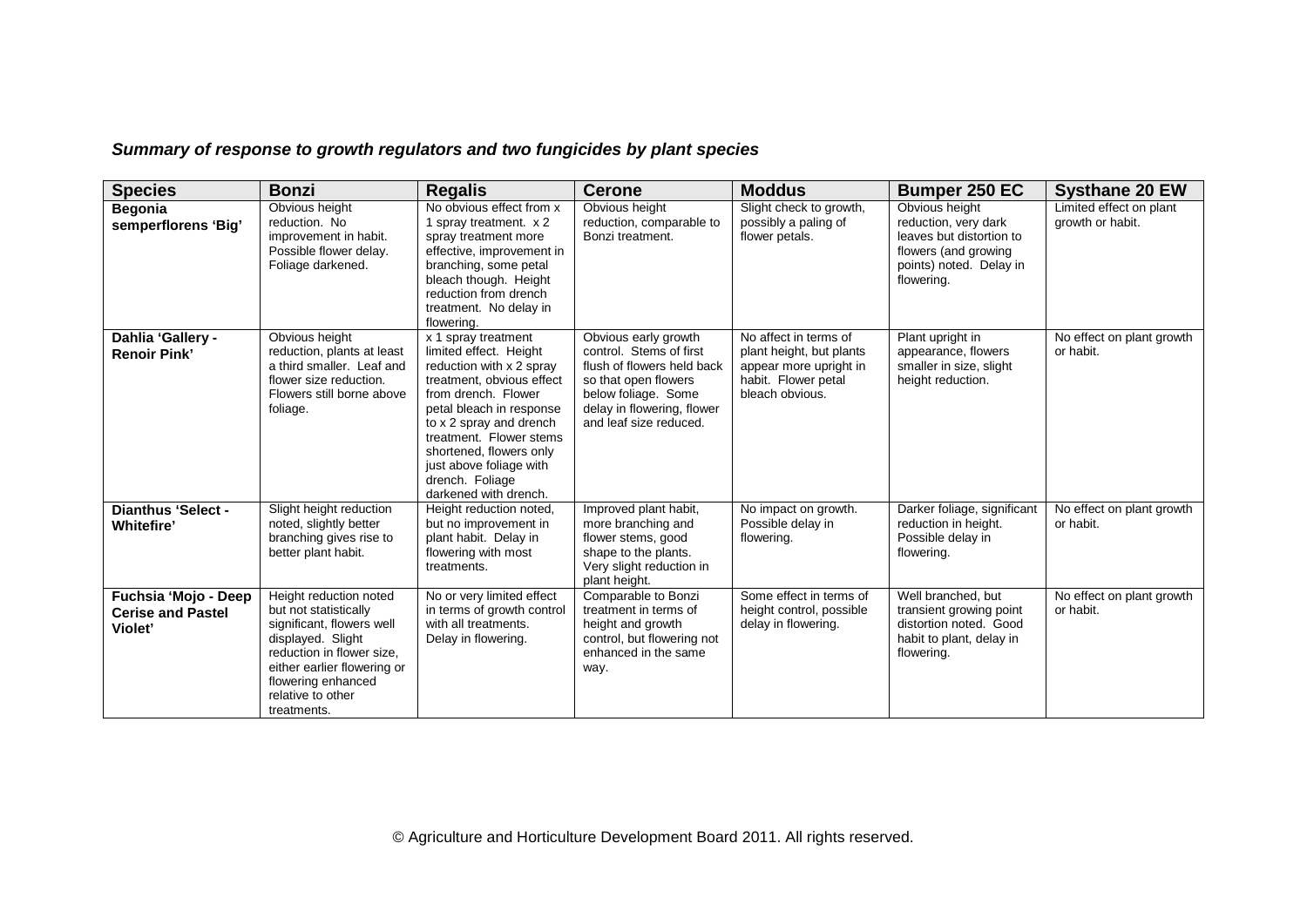| <b>Species</b>                              | <b>Bonzi</b>                                                                                                                                                                                      | <b>Regalis</b>                                                                                                                                                                                                                           | <b>Cerone</b>                                                                                                          | <b>Moddus</b>                                                                                                      | <b>Bumper 250 EC</b>                                                                        | <b>Systhane 20 EW</b>                                                                           |
|---------------------------------------------|---------------------------------------------------------------------------------------------------------------------------------------------------------------------------------------------------|------------------------------------------------------------------------------------------------------------------------------------------------------------------------------------------------------------------------------------------|------------------------------------------------------------------------------------------------------------------------|--------------------------------------------------------------------------------------------------------------------|---------------------------------------------------------------------------------------------|-------------------------------------------------------------------------------------------------|
| <b>Geranium 'Black</b><br>Velvet - Scarlet' | Height reduction noted<br>but not statistically<br>significant, also reduction<br>in leaf size. Intensifies<br>the purple colouration in<br>the leaf (darker leaves).<br>No improvement in habit. | Variable effect on height<br>control, no improvement<br>in overall habit. Some<br>leaf size reduction with<br>drench and possible<br>flower delay.                                                                                       | Height reduction noted<br>but not statistically<br>significant with<br>improvement in number<br>of side breaks.        | Limited effect on growth<br>and habit. Breaks up<br>leaf margin zonal<br>markings. Possible<br>delay in flowering. | Limited growth control<br>and slight intensification<br>of leaf markings.                   | No effect on plant growth<br>or habit. Possible delay<br>in flowering.                          |
| <b>Impatiens 'Envoy-</b><br>White'          | Tighter growth habit and<br>perhaps a darkening of<br>the foliage.                                                                                                                                | Variable effect on<br>growth, possibly some<br>distortion with higher<br>rates. Possible delay in<br>flowering.                                                                                                                          | Limited effect in terms of<br>height control, plants<br>appear more upright in<br>habit.                               | Limited effect, plants<br>appear more upright.                                                                     | Limited effect on growth<br>and habit.                                                      | No effect on plant growth<br>or habit.                                                          |
| Marigold 'Dorango -<br>Tangerine'           | Slightly tighter canopy to<br>plant, no obvious<br>differences.                                                                                                                                   | Slight response to x 2<br>spray treatment and<br>drench treatment in<br>terms of habit.                                                                                                                                                  | Some improvement in<br>level of side branching<br>and slight reduction in<br>flower stem length.                       | No effect.                                                                                                         | Slightly tighter growth<br>habit to the plants.                                             | No effect on plant growth<br>or habit.                                                          |
| (Petunia) Surfinia<br>'Classic Vanilla'     | Good leaf cover over the<br>pot, slightly darker<br>leaves.                                                                                                                                       | x 1 spray treatment<br>limited effect,<br>improvement in habit<br>with x 2 spray and<br>drench treatment.                                                                                                                                | Obvious reduction in leaf<br>size, possible reduction<br>in flower size. Better<br>habit to plants, less<br>sprawling. | Darker foliage, some<br>check to growth, plants<br>less sprawling.                                                 | Improvement in growth<br>habit, plants slightly less<br>sprawling, darkening of<br>foliage. | No effect on plant growth<br>or habit. Plant more<br>open in centre, more<br>yellow leaf noted. |
| Petunia multiflora<br>'Dreams Blue'         | Limited effect of<br>treatment, perhaps<br>slightly darker foliage<br>and possibly earlier<br>flowering.                                                                                          | No effect from x 1 spray<br>treatment. Some height<br>control and habit<br>improvement with x 2<br>spray treatment and<br>drench. Second spray<br>treatment may have<br>affected growing points -<br>slight yellowing and<br>distortion. | Some effect on height,<br>habit appears slightly<br>improved.                                                          | Good shape to plants,<br>with only limited level of<br>growth reduction.                                           | Reduced level of<br>branching noted, plants<br>less well developed.                         | No effect on plant growth<br>or habit.                                                          |
| Salvia 'Mohave'                             | Darker leaves, improved<br>branching with very slight<br>growth control.                                                                                                                          | Limited effect with all 3<br>treatments.                                                                                                                                                                                                 | Possibly more branching<br>and a reduction in flower<br>stem length and flower<br>size.                                | Good level of branching,<br>very limited effect on<br>height.                                                      | Very limited effect on<br>growth, foliage slightly<br>darker.                               | No effect on plant growth<br>or habit.                                                          |
| Verbena 'Tamari<br><b>Trailing Blue</b>     | Tighter habit to the plant<br>with more growth from<br>the centre of the plant.<br>Darker foliage.                                                                                                | Limited effect in terms of<br>growth control and habit<br>improvement. Some<br>petal bleach with<br>treatments.                                                                                                                          | Some height control,<br>plants more upright in<br>habit as opposed to<br>sprawling. Delay in<br>flowering.             | No effect on growth,<br>flower petal bleach<br>noted.                                                              | Some height control<br>noted, foliage darkened.                                             | No effect on plant growth<br>or habit.                                                          |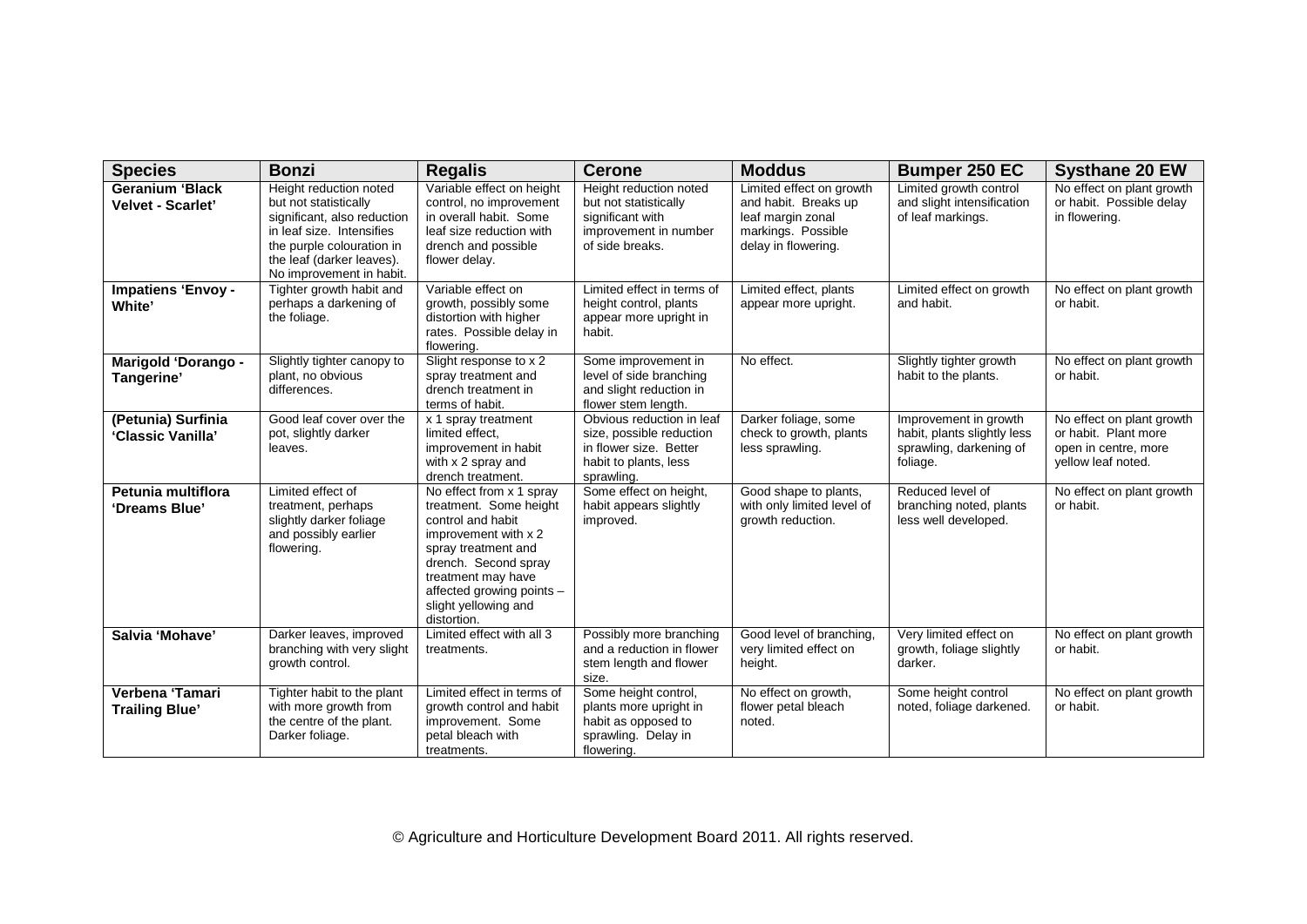## **Financial benefits**

It is crucial that a range of chemical plant growth regulator products are available in case any of the three main active ingredients (chlormequat, daminozide or paclobutrazol) are lost to the industry for any particular reason. The option to use Regalis or Cerone over protected ornamental crops is therefore important to maintain the ability to respond quickly to market demands, changes in weather etc. and control plant growth to adhere to the required retailer plant specifications and minimise plant wastage levels.

In terms of costs relative to Bonzi, the alternative products examined in the trial are either similar in price or less expensive (see summary table below).

## *Approved status and relative costs of growth regular treatments examined in the trial (2010)*

| <b>Product</b> | <b>Approval status</b> |                      | Average cost of  | Cost per litre of     |
|----------------|------------------------|----------------------|------------------|-----------------------|
|                | <b>Outdoor</b>         | <b>Protected</b>     | product          | solution at rate      |
|                |                        |                      |                  | trialled              |
| Bonzi          | $\checkmark$ (Label)   | $\checkmark$ (Label) | 6.9p per ml of   | 8.6p per litre at     |
|                |                        |                      | product          | 1.25 ml / litre rate  |
| Regalis        | $\checkmark$ (SOLA)    |                      | 8.2p per gram of | 10.3p per litre at    |
|                |                        |                      | product          | 1.25 g / litre rate   |
| Cerone         |                        | $\checkmark$ (SOLA)  | 1.7p per ml of   | 1.7p per litre at 1.0 |
|                |                        |                      | product          | ml / litre rate       |
| <b>Moddus</b>  | SOLA required for      |                      | 4.6p per ml of   | 1.8p per litre at 0.4 |
|                | use on ornamentals.    |                      | product          | ml / litre rate       |

#### **Action points for growers**

- Check the published literature review which forms part of this project for further detail about other research work undertaken with the products examined in the trial. (See Appendix 1 of the full report for this project)
- If appropriate, trial Regalis and or Cerone on a small number of plants from a range of different plant species to become familiar with the responses they induce (note Regalis can only currently be applied to outdoor ornamental crops).